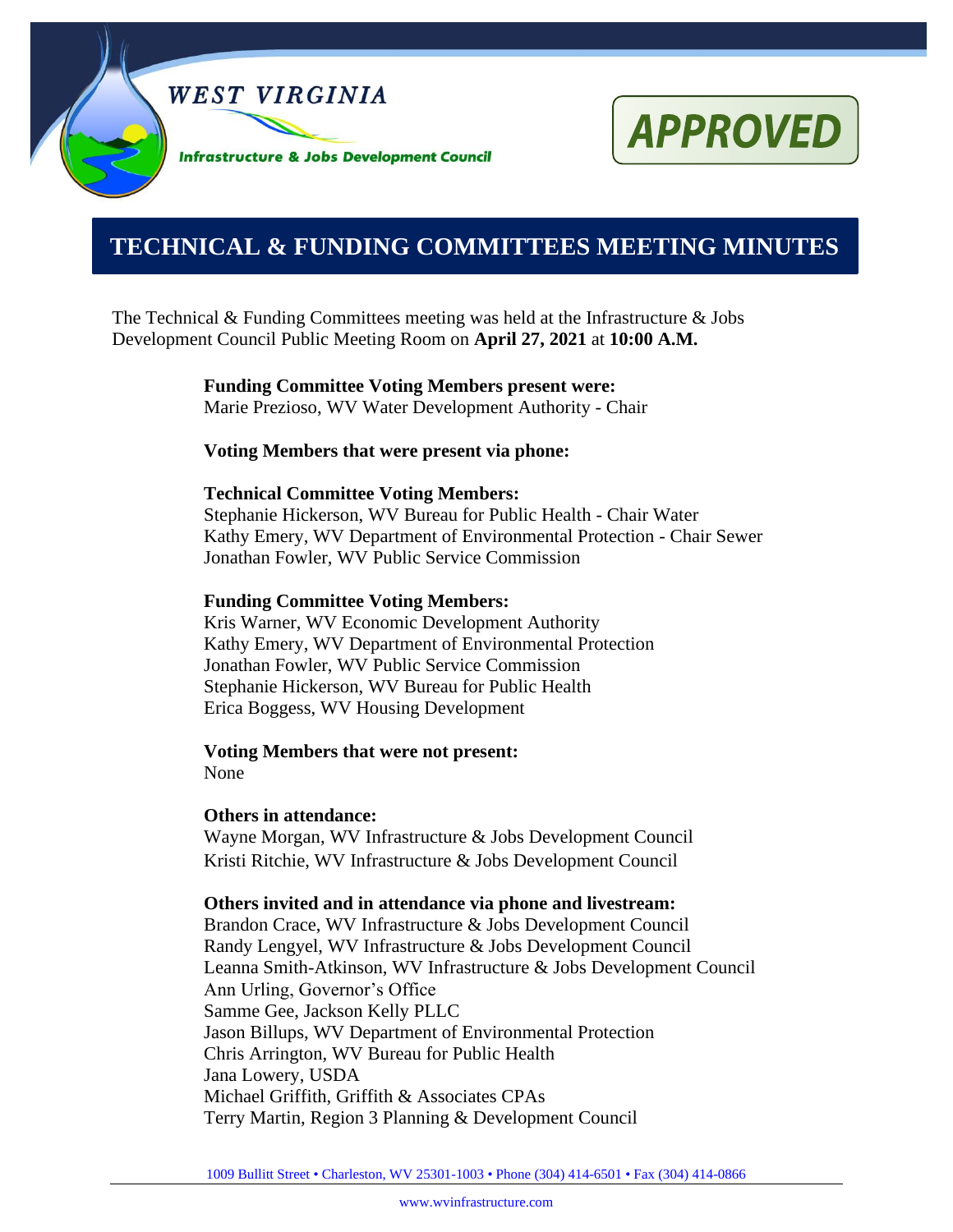Technical & Funding Committees Meeting Minutes April 27, 2021 Page 2 of 12

> Pam Keplinger, Region 8 Planning & Development Council Penny Hiser, Region 8 Planning & Development Council Steve Buchanan, The Thrasher Group Whytni Cline, Jackson Kelly PLLC Roger Earle, WV DEP – Abandoned Mine Land Barb Zimnox, Region 11 Planning & Development Council Steve Haynes, The Thrasher Group Fred Rader, MOVRC Sheena Hunt, Region 6 Planning & Development Council Jeff Morrison, CITCO John Cole, RK & K (Municipal Engineering) Eleni Brick, The Thrasher Group Matt Fluharty, Civil & Environmental Consultants, Inc. Luke Peters, MOVRC Lisa Wells, Region 2 Planning & Development Council Fred Hypes, Dunn Engineering Jennifer Wishmyer, Region 9 Planning & Development Council Ryan Boustany, The Thrasher Group Alan Morrison, CITCO Todd Bennett, CITCO Dominick Cerrone, Cerrone Associates, Inc. Jack Ramsey, EL Robinson Engineering Jessie Parker, S&S Engineering Clay Riley, The Thrasher Group

**Call to Order** Chair Marie Prezioso called the meeting to order and verified a quorum was present.

**Approval of Minutes** Chair Prezioso asked for approval of the draft minutes of **March 23, 2021.** Kathy Emery moved for approval and Jonathan Fowler seconded the motion. The motion passed.

#### **Agenda Amendment**

Chair Prezioso announced representatives from CITCO were on the call to discuss an issue that is affecting projects. Chair Prezioso asked Ms. Emery and/or Mr. Fowler if they wished to amend the agenda and allow the CITCO representatives to speak now instead of at the end of the agenda.

Ms. Emery requested they be permitted to speak now, instead of sitting through the entire meeting.

Given there were no objections to this request, the agenda was amended to allow Public Comment for one item, and any additional public comments would be held until the end of the agenda.

1009 Bullitt Street • Charleston, WV 25301 • Phone (304) 414-6501 • Fax (304) 414-0866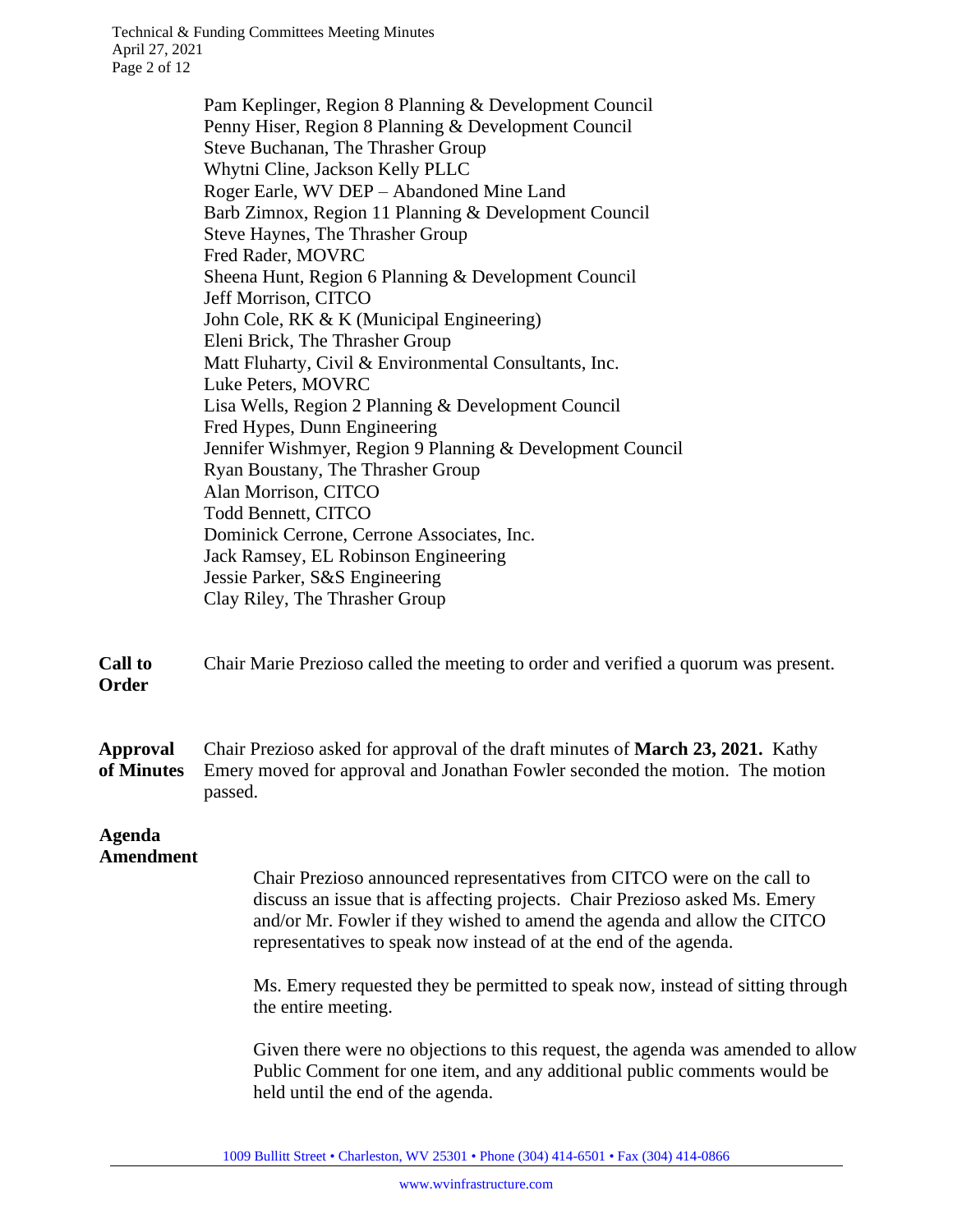Chair Prezioso asked Ms. Emery to introduce the representatives from CITCO.

Ms. Emery noted her appreciation to the CITCO representatives for taking time to discuss the supply issue with PVC pipe and the inability to obtain it.

Todd Bennett introduced himself and noted the supply of PVC pipe has become an industry issue across the region. Mr. Bennett introduced Alan Morrison and Jeff Morrison who have been in direct contact with many of the main manufactures.

Alan Morrison noted he deals with contractors directly and this is truly a crisis at bid time and at the time of sourcing material for project progress.

Jeff Morrison noted that in February when the ice storm hit Texas, it greatly affected the ethylene and oil industry. Three of the four PVC pipe resin manufacturers have declared force majeure. The supply chain has tightened to the point that PVC pipe manufacturers do not have any inventory on the ground, there is a shortage of material, and the price of PVC pipe has nearly doubled since February. In addition, the PVC pipe manufacturers are only making certain types of pipe based upon their fastest movers and what they think is the best use of their resin. The resin allotment the manufacturers are getting is greatly diminished due to a very strong export market in Europe and Asia. Therefore, they are not getting the allotment they would usually get. There are currently only three manufacturers willing to give a quote at bid time. The terms of the quote are "here is a price today" and will be repriced at time of shipment. It is not foreseen that the price will go up anymore, but it has nearly doubled since February.

Mr. Jeff Morrison continued stating if you do have a job, it is 8 to 10 weeks before you will receive the pipe; if they are in fact making or running the type of pipe that is on the job. This is a very fluid situation. The raw material supply should loosen sometime in June or July. The backlog will draw this scenario out until the end of 2021. No one sees a relief in the price until the demand decreases. Jobs that have been awarded are being handled on a case-by-case basis based upon the type of pipe, the customer, the area, and other things. This is also affecting the HDPE industry but not as significantly as the PVC pipe.

Ms. Prezioso opened the meeting for questions regarding this issue. There was some additional discussion around inflating prices, longer contract times, 90 day bid holds, and bid hold terms allowing firm pricing.

Ms. Prezioso thanked the CITCO representatives for their time and for bringing this important information before the Committees.

Ms. Prezioso noted we would now return to the regular agenda.

**Return to Agenda**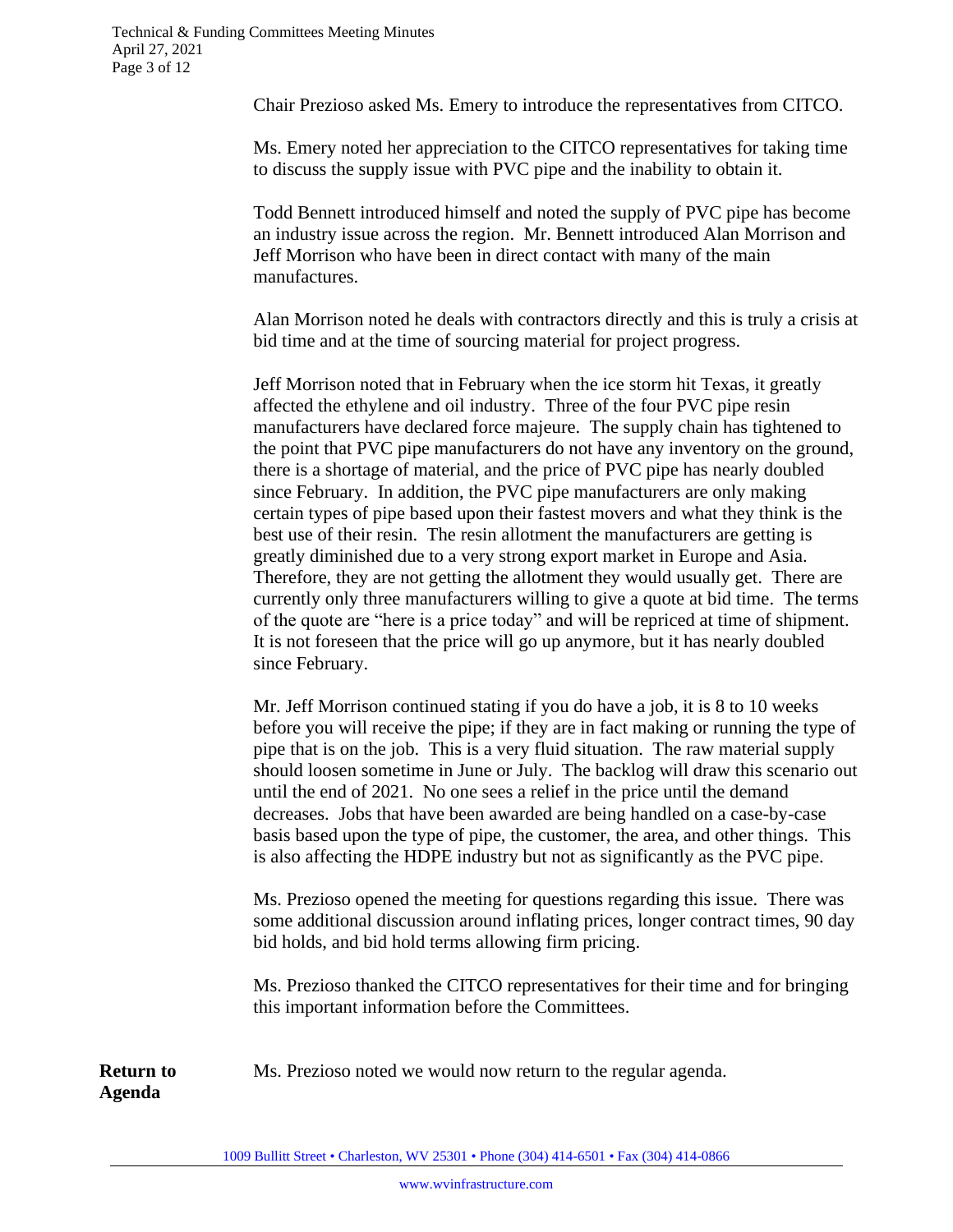## **Brooke County PSD (2021S-1945) Eldersville Road Extension – District 1 (Funding Change)**

Wayne Morgan described the request.

The Funding Committee recommends the Brooke County PSD pursue a \$500,000 IJDC District 1 Grant and a \$5,450,000 IJDC District 1 Loan (2%, 30 yrs.) for a \$5,950,000 estimated project cost; and to pursue a \$550,000 WDA Design Loan\* (interim financing).

\*WDA Design Loan to be repaid by IJDC Loan at construction closing.

Ms. Emery moved that the recommendation be approved, Mr. Fowler seconded the motion. The motion passed.

## **Paw Paw, Town of (2021S-1948) System Improvements – District 1 (New Application)**

Jason Billups described the application, and it is technically feasible. Mr. Billups noted the Town should consider phasing this project. There are several issues at the Wastewater Treatment Plant. It may be in the best interest of the project to combine the Wastewater Treatment Plant work and the I & I Study together as Phase I. Then come back with the findings of the I & I Study and create Phase II.

Mr. Billups' note resulted in much discussion among the Committees regarding phasing, cost, funding, permits, consent orders, Rule 42, and qualifications of loans. John Cole and Jennifer Wishmyer are to put together the revised funding scenario request and submit it to Mr. Morgan for the Committee's review. Mr. Fowler is to be copied on the email so he may run a cash flow.

The Funding Committee recommends the Town of Paw Paw request be forwarded to the Council for review and consideration at the May 5, 2021 meeting.

Mr. Fowler moved that the recommendation be approved, Ms. Emery seconded the motion. The motion passed.

## **West Union, Town of (2021C-113) Collapsed Sewer Line/Critical Need – District 1 (New Application)**

Mr. Billups described the request, and it is technically feasible.

The Funding Committee recommends the Town of West Union request to pursue a \$372,000 IJDC Critical Needs Grant be approved.

Ms. Emery moved that the recommendation be approved, Mr. Fowler seconded the motion. The motion passed.

1009 Bullitt Street • Charleston, WV 25301 • Phone (304) 414-6501 • Fax (304) 414-0866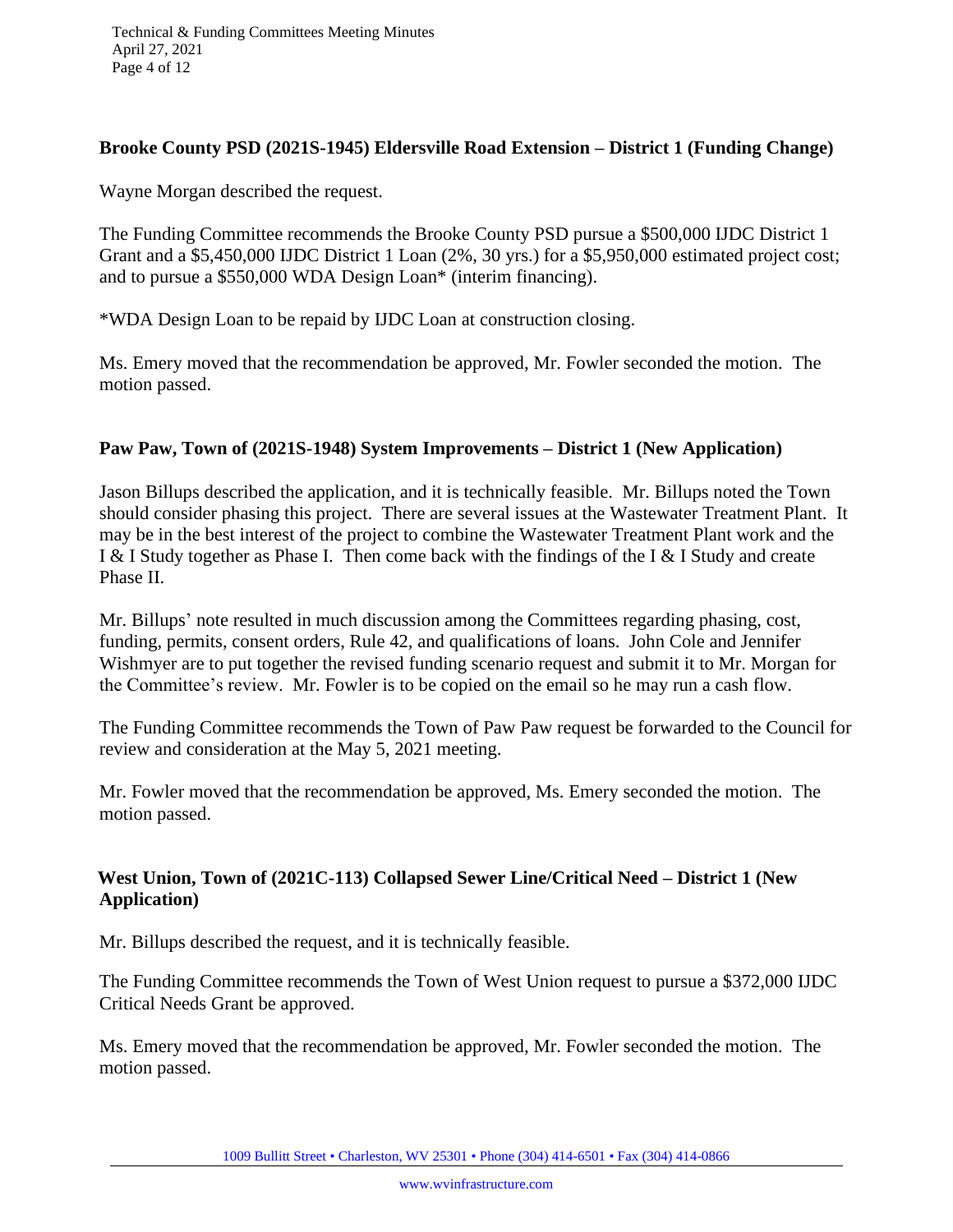Technical & Funding Committees Meeting Minutes April 27, 2021 Page 5 of 12

## **Kanawha PSD (2016S-1625) Lens Creek Extension – District 2 (Scope, Cost & Funding Change)**

Mr. Billups described the request, and it is technically feasible.

The Funding Committee recommends Kanawha PSD pursue a \$2,075,000 US ACE Grant, a \$1,975,000 USDA Grant, a \$250,000 USDA Loan (1.125%, 40 yrs.), a \$875,000 IJDC District 2 Grant, a \$125,000 IJDC Soft Cost Grant, and a \$4,900,000 IJDC District 2 Loan (1%, 40 yrs.) for an estimated project cost of \$10,200,000.

Ms. Emery moved that the recommendation be approved, Mr. Fowler seconded the motion. The motion passed.

## **Buffalo Creek PSD (2020C-103) System Improvements / Critical Need – District 3 (Scope Change)**

Mr. Billups described the request, and it is technically feasible.

The Funding Committee recommends the Buffalo Creek PSD change order (scope change) to complete work at the WWTP headworks be tabled until the May  $25<sup>th</sup>$  meeting.

Ms. Emery moved that the recommendation be approved, Mr. Fowler seconded the motion. The motion passed.

## **Pax, Town of (2021S-1933) Willis Branch Extension – District 3 (Tabled Application)**

Mr. Billups described the application, and it is technically feasible. Additional information has been requested but not received.

Ms. Emery stated this will be the last time this application will be tabled. The Town must get the requested information submitted or the application will be returned.

The Technical Committee recommends the Town of Pax application be tabled till the May 25<sup>th</sup> meeting.

Ms. Emery moved that the recommendation be approved, Erica Boggess seconded the motion. The motion passed.

#### **Wellsburg, City of (2019W-1837) System Improvements – District 1 (Cost & Funding Change)**

Stephanie Hickerson described the request.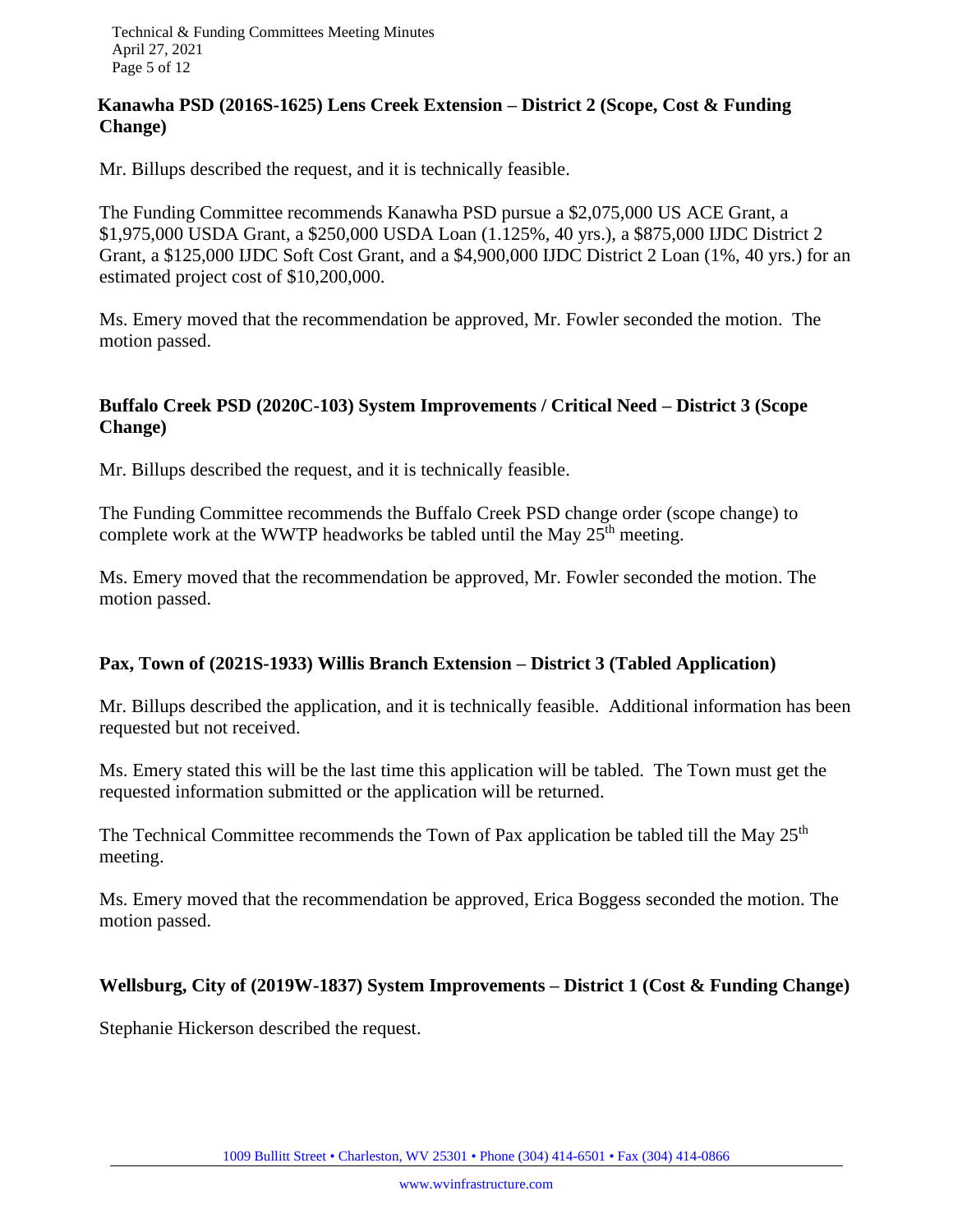Technical & Funding Committees Meeting Minutes April 27, 2021 Page 6 of 12

The Funding Committee recommends the City of Wellsburg pursue a \$700,000 DWTRF Principal Forgiveness Loan, a \$5,889,074 (1%, 0.25% adm. fee, 30 yrs.), a \$500,000 IJDC District 1 Grant, and a \$100,000 IJDC District 1 Bid Overrun Grant for an estimated project cost of \$7,189,074.

Ms. Hickerson moved that the recommendation be approved, Mr. Fowler seconded the motion. The motion passed.

## **Pendleton County PSD (2021W-1947) Sandy Ridge Road Extension – District 2 (New Application)**

Ms. Hickerson described the application, and it is technically feasible. It was noted the cost per customer of \$70,400 is high. In addition, the project will add approximately 6 miles of main line, 2 pump stations, and will likely require regular flushing and possibly booster chlorination to maintain adequate CL2 residuals.

The Funding Committee recommends the Pendleton County PSD pursue a \$1,260,000 US ACE 571 Grant and a \$500,000 IJDC District 2 Grant for an estimated project cost of \$1,760,000.

Ms. Hickerson moved that the recommendation be approved, Ms. Emery seconded the motion. The motion passed.

# **Walton PSD (2019W-1790) Tank Improvements – District 2 (Cost & Funding Change)**

Mr. Morgan described the request.

The Funding Committee recommends the Walton PSD pursue an additional \$55,100 IJDC District 2 Grant, a \$444,900 IJDC District 2 Grant, and a \$544,900 IJDC District 2 Loan (2%, 30 yrs.) for an estimated project cost of \$1,044,900.

Ms. Hickerson moved that the recommendation be approved, Mr. Fowler seconded the motion. The motion passed.

# **Greenbrier County PSD #2 (2020W-1898) Asbury Extension / Phase II – District 3 (New Application)**

Ms. Hickerson described the application, and it is technically feasible. It was noted the original funding package requested a \$1,000,000 IJDC Grant, which they are not eligible for, so the funding package has been adjusted.

The Funding Committee recommends Greenbrier County PSD #2 pursue a \$3,500,000 CDBG Hazard Mitigation Grant, a \$1,500,000 USDA Grant, a \$1,800,500 USDA Loan (1.75%, 40 yrs.), a \$1,254,500 DWTRF Principal Forgiveness Loan, a \$2,000,000 DWTRF Loan (1.00%, 0.25% adm. fee, 30 yrs.), and a \$500,000 IJDC District 3 Grant for an estimated project cost of \$10,555,000.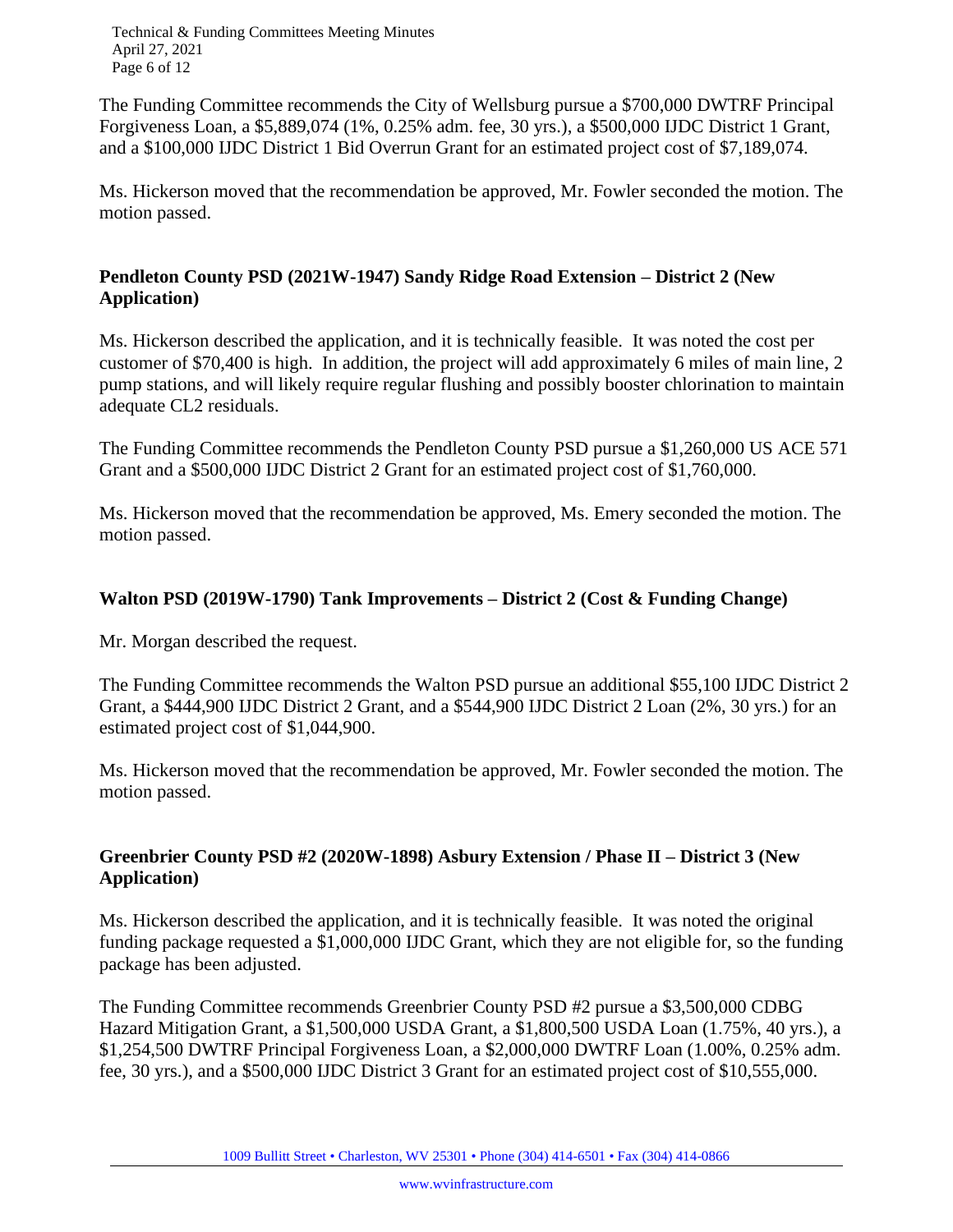Technical & Funding Committees Meeting Minutes April 27, 2021 Page 7 of 12

Ms. Hickerson moved that the recommendation be approved, Ms. Emery seconded the motion. The motion passed.

#### **New Haven PSD (2018W-1760) Cane Branch Extension – District 3 (Funding Change)**

Mr. Morgan described the request.

The Funding Committee recommends New Haven PSD pursue a \$925,000 US ACE Grant, a \$498,108 DWTRF Principal Forgiveness Loan, a \$2,472,404 DWTRF Loan (1%, 0.25% adm. fee, 30 yrs.), a \$158,342 District Contribution, a \$287,832 WVAWC (WV American Water Company) Contribution, a \$500,000 IJDC District 3 Grant for an estimated project cost of \$4,841,686.

Ms. Hickerson moved that the recommendation be approved, Mr. Fowler seconded the motion. The motion passed.

# **Wilderness PSD (2021W-1940) Snow Hill Extension / Critical Need – District 3 (New Application)**

Ms. Hickerson described the application, and it is technically feasible.

The Funding Committee recommends the Wilderness PSD request be tabled until June 22<sup>nd</sup>.

Ms. Hickerson moved that the recommendation be approved, Ms. Emery seconded the motion. The motion passed.

## **Greater Harrison County PSD (2020W-1899) Stevens Run Extension – District 1 (Binding Commitment)**

Mr. Morgan described the request.

The Funding Committee recommends the Greater Harrison County PSD receive a \$799,000 IJDC Critical Need Grant.

Ms. Hickerson moved that the recommendation be approved, Mr. Fowler seconded the motion. The motion passed.

## **Wellsburg, City of (2019W-1837) Water Line Replacement & Plant Upgrade – District 1 (Binding Commitment / Bid Overrun)**

Mr. Morgan described the request.

The Funding Committee recommends the City of Wellsburg receive a binding commitment for the \$100,000 IJDC District 1 Bid Overrun Grant.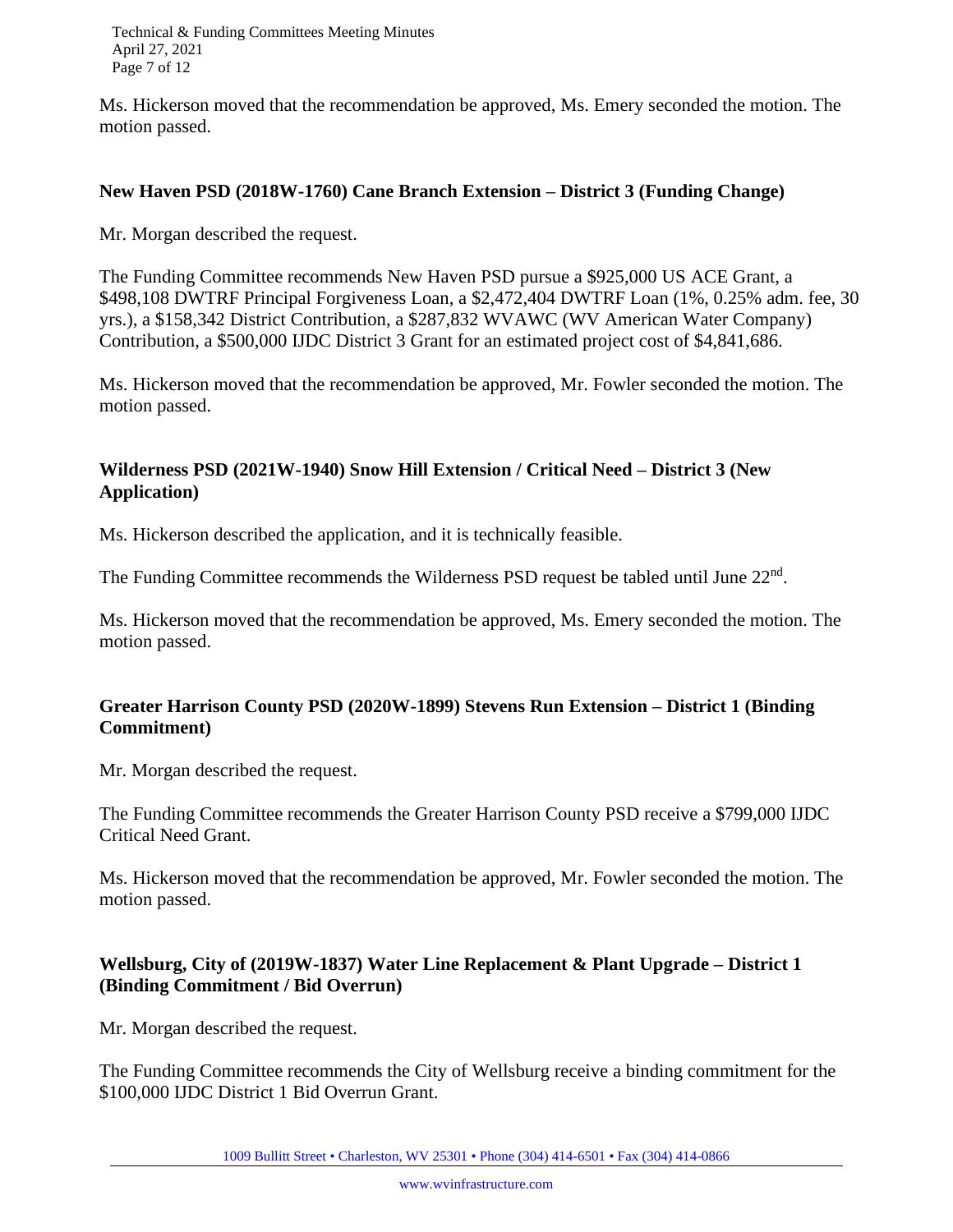Technical & Funding Committees Meeting Minutes April 27, 2021 Page 8 of 12

Ms. Hickerson moved that the recommendation be approved, Ms. Emery seconded the motion. The motion passed.

#### **Kanawha PSD (2016S-1625) Lens Creek Extension – District 2 (Binding Commitment)**

Mr. Morgan described the request.

The Funding Committee recommends Kanawha County PSD receive a binding commitment for a \$2,325,000 IJDC District 2 Loan (1%, 40 yrs.).

Ms. Emery moved that the recommendation be approved, Mr. Fowler seconded the motion. The motion passed.

## **Walton PSD (2019W-1790) Tank Improvements – District 2 (Binding Commitment)**

Mr. Morgan described the request.

The Funding Committee recommends the Walton PSD receive a \$55,100 binding commitment in addition to the existing \$444,900 IJDC District 2 Grant (previously committed).

Ms. Hickerson moved that the recommendation be approved, Mr. Fowler seconded the motion. The motion passed.

## **Boone County PSD (2019W-1807) Right Fork Extension – District 3 (Binding Commitment Extension)**

Mr. Morgan described the request.

The Funding Committee recommends the Boone County PSD receive a 3-month extension from May 6, 2021 until August 6, 2021.

Ms. Hickerson moved that the recommendation be approved, Ms. Emery seconded the motion. The motion passed.

## **Camden on Gauley, Town of (2018S-1762) System Improvements – District 3 (Binding Commitment Extension)**

Mr. Morgan described the request. It was noted this is the second time an extension has been requested. They are close to being ready to advertise for bids.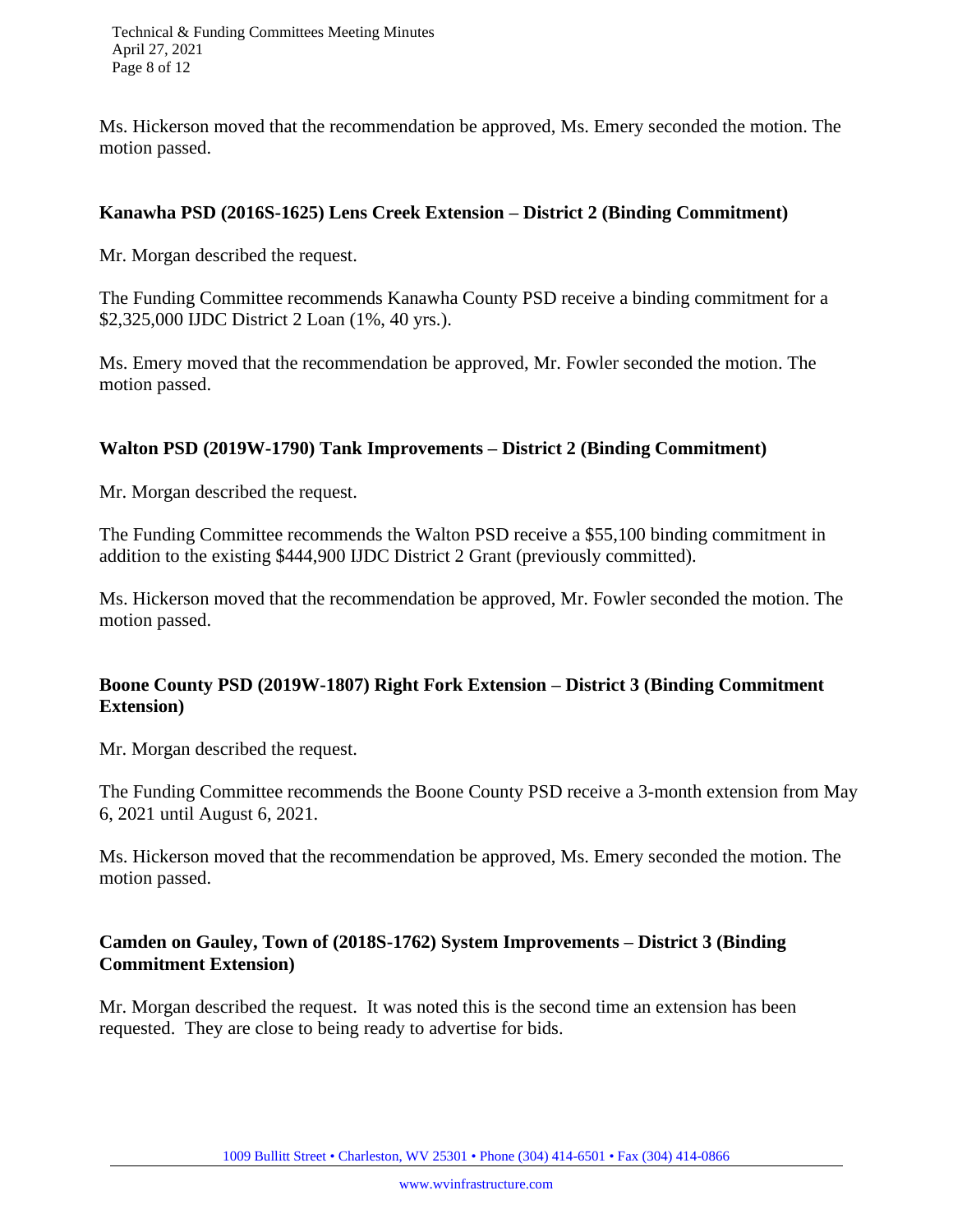Technical & Funding Committees Meeting Minutes April 27, 2021 Page 9 of 12

Ms. Prezioso stated all projects requesting a binding commitment are being checked for current audits. So far, all projects have had either a 2019 or 2020 audit. Camden on Gauley's last audit was 2017. A request has been made to see what the plans are for getting up to date with their audits.

Ryan Boustany with The Thrasher Group stated this project has been bid and awarded.

Mr. Morgan stated the project has bids in hand and should be within the funding scenario. The extension will allow the time needed to get the project to closing.

The Funding Committee recommends the Town of Camden on Gauley receive a 6-month extension from June 3, 2021 until December 3, 2021.

Ms. Emery moved that the recommendation be approved, Mr. Fowler seconded the motion. The motion passed.

Ms. Emery stated the bid opening date was April 22<sup>nd</sup>.

## **Nettie Leivasy PSD (2018W-1737) RWL Replacement & Extension – District 3 (Binding Commitment Extension)**

Mr. Morgan described the request.

Fred Hypes with Dunn Engineering stated the project is ready to advertise. The attorney is in negotiations with Weyerhaeuser for the last easement that is necessary. They have reached an agreement with one other property owner for the last residential easement needed and hope to be in paper sometime in May.

The Funding Committee recommends Nettie Leivasy PSD receive a 6-month extension from June 4, 2021 until December 6, 2021.

Ms. Hickerson moved that the recommendation be approved, Mr. Fowler seconded the motion. The motion passed.

There was a brief discussion regarding alternatives given the PVC pipe pricing volatility. This project could be bid with ductile if necessary.

#### **New Creek Water Association (2018W-1748) Water System Improvements– District 1 (Bid Underrun)**

Ms. Hickerson described the request, and it is technically feasible.

The Technical Committee recommends the New Creek Water Association be approved to use the \$187,987 bid underrun to replace existing 2" water mains, install fire hydrants, service lines and meters in the Knobley Mountain Orchard subdivision on Hampshire & Pendleton Streets.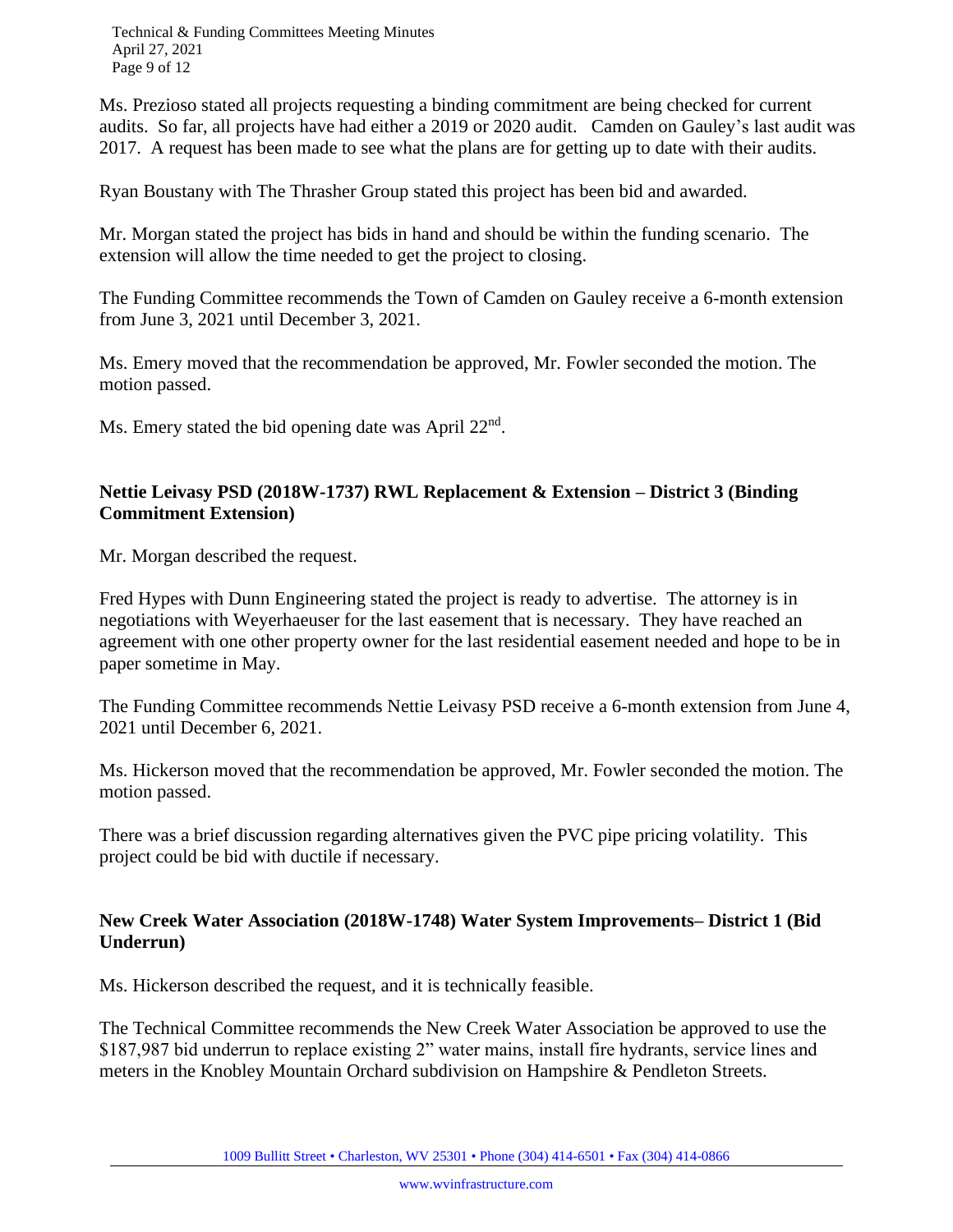Technical & Funding Committees Meeting Minutes April 27, 2021 Page 10 of 12

Ms. Hickerson moved that the recommendation be approved, Mr. Fowler seconded the motion. The motion passed.

Mr. Morgan stated USDA has funded the additional work that was proposed for their underrun of project funds.

Jana Lowery with USDA confirmed the funding had been approved.

## **Central Hampshire PSD (2019W-1792) System Improvements Phase II – District 2 (Bid Underrun)**

Ms. Hickerson described the request, and it is technically feasible.

The Technical Committee recommends the Central Hampshire PSD be approved to use the bid underrun amount of \$357,152 to complete additional scope items on Contracts #1 and #4, increase construction contingency and to fund the accountant's amendment.

Ms. Hickerson moved that the recommendation be approved, Ms. Emery seconded the motion. The motion passed.

# **Elizabeth, Town of (2016S-1652) Wastewater System Improvements – District 2 (Use of Contingency)**

Mr. Billups described the request, and it is technically feasible. Mr. Billups noted it is not SRF policy to pay for O&M service agreements and Council will need to evaluate if this is an eligible cost.

Mr. Morgan confirmed the service agreement is an O&M cost and is not eligible. The cost of \$3,550 was subtracted from the total of the request.

The Funding Committee recommends the Town of Elizabeth use of contingency request for \$93,152.55 be approved for \$89,602.55 (the \$3,550.00 Preventative Maintenance Agreement is an operating cost and is not eligible for IJDC funding).

Ms. Emery moved that the recommendation be approved, Mr. Fowler seconded the motion. The motion passed.

#### **Business Items:**

| Drinking Water Treatment Revolving Fund Resolution       | Marie    |
|----------------------------------------------------------|----------|
|                                                          | Prezioso |
| The annual state match requirement for fiscal year 2021  |          |
| is due. A copy of the Resolution is in your packet. This |          |
| year the match of \$2,200,200 is required to secure      |          |
| \$11,001,000 from the federal government.                |          |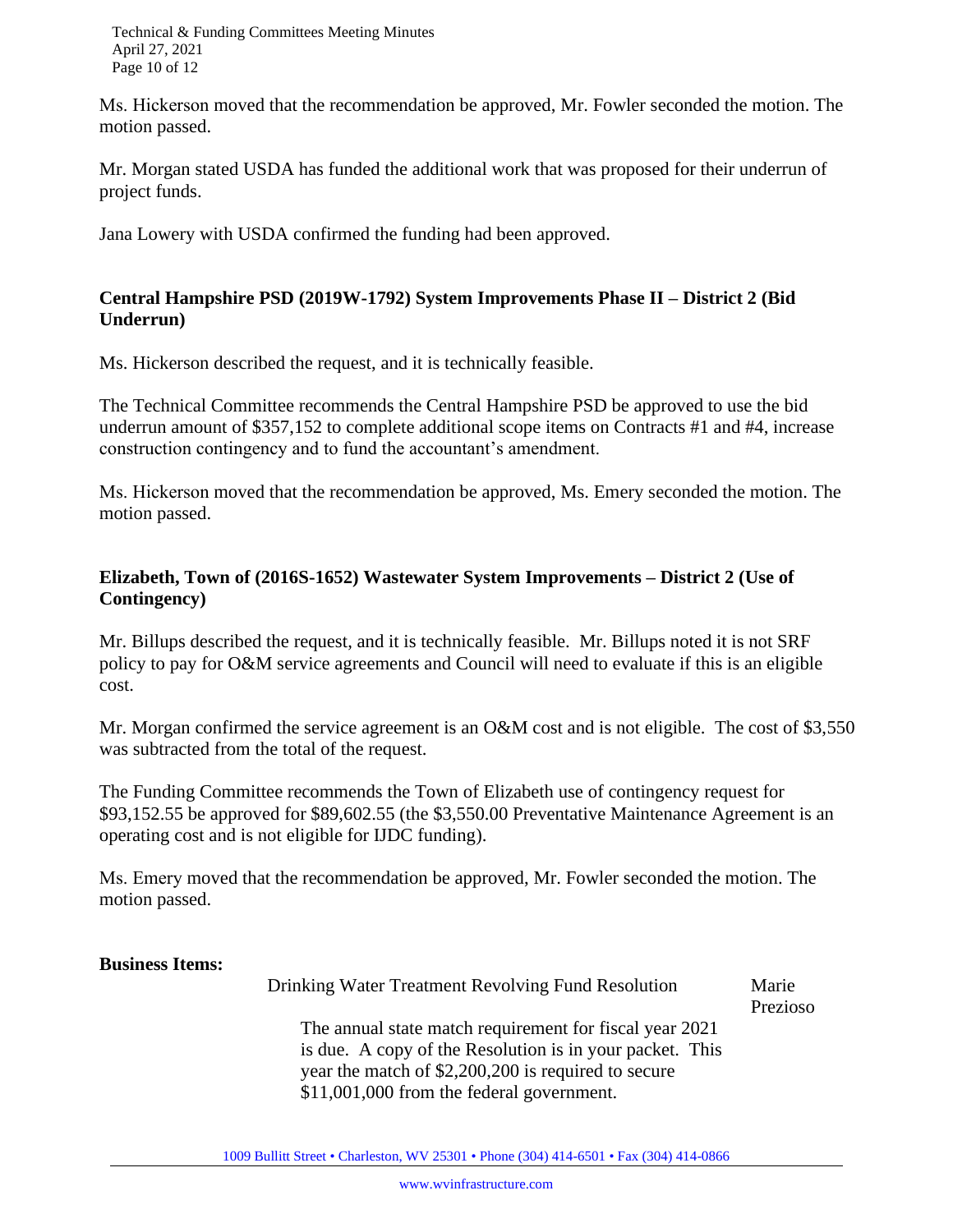Mr. Fowler moved to forward the Resolution to the Council for approval; Ms. Boggess seconded the motion. The motion passed.

|                                               | <b>Clean Water State Revolving Fund Resolution</b><br>The second Resolution is the Clean Water Revolving<br>Fund. A state match of \$4,953,800 is required to secure<br>\$24,769,900 from the federal government.                                                                                                                    | Marie<br>Prezioso |
|-----------------------------------------------|--------------------------------------------------------------------------------------------------------------------------------------------------------------------------------------------------------------------------------------------------------------------------------------------------------------------------------------|-------------------|
|                                               | Ms. Emery moved to forward the Resolution to the<br>Council for approval; Mr. Fowler seconded the motion.<br>The motion passed.                                                                                                                                                                                                      |                   |
| <b>Executive Director</b><br><b>Comments:</b> | Mr. Morgan stated the packet for Council will go out on                                                                                                                                                                                                                                                                              | Wayne             |
|                                               | Friday and asked that reports be submitted.                                                                                                                                                                                                                                                                                          | Morgan            |
|                                               | Mr. Morgan also reminded Mr. Cole to submit the<br>information requested earlier in the meeting be submitted<br>this afternoon so it can be reviewed prior to the Council<br>meeting on May 5 <sup>th</sup> .                                                                                                                        |                   |
|                                               | <b>Funding Program Comments</b>                                                                                                                                                                                                                                                                                                      |                   |
|                                               | <b>Title Opinions</b>                                                                                                                                                                                                                                                                                                                |                   |
|                                               | Ms. Emery stated upon hearing the information presented<br>by CITCO this morning, the Funding agencies should<br>discuss and consider the requirement of a preliminary<br>title opinion prior to advertising as opposed to a final title<br>opinion. The final title opinion is a large hang-up in<br>going from bidding to closing. |                   |
|                                               | There was additional discussion among the Committees.                                                                                                                                                                                                                                                                                |                   |
|                                               | <b>SRF Money</b>                                                                                                                                                                                                                                                                                                                     |                   |
|                                               | Ms. Emery noted federal discussions are occurring<br>regarding the future SRF money to the states and if a                                                                                                                                                                                                                           |                   |

Ms. Prezioso offered some thoughts on what CIFA is trying to accomplish, the Treasury regulations coming out in May, and seeing how the money with the American Rescue Plan will be spent. She noted if

match is going to be required.